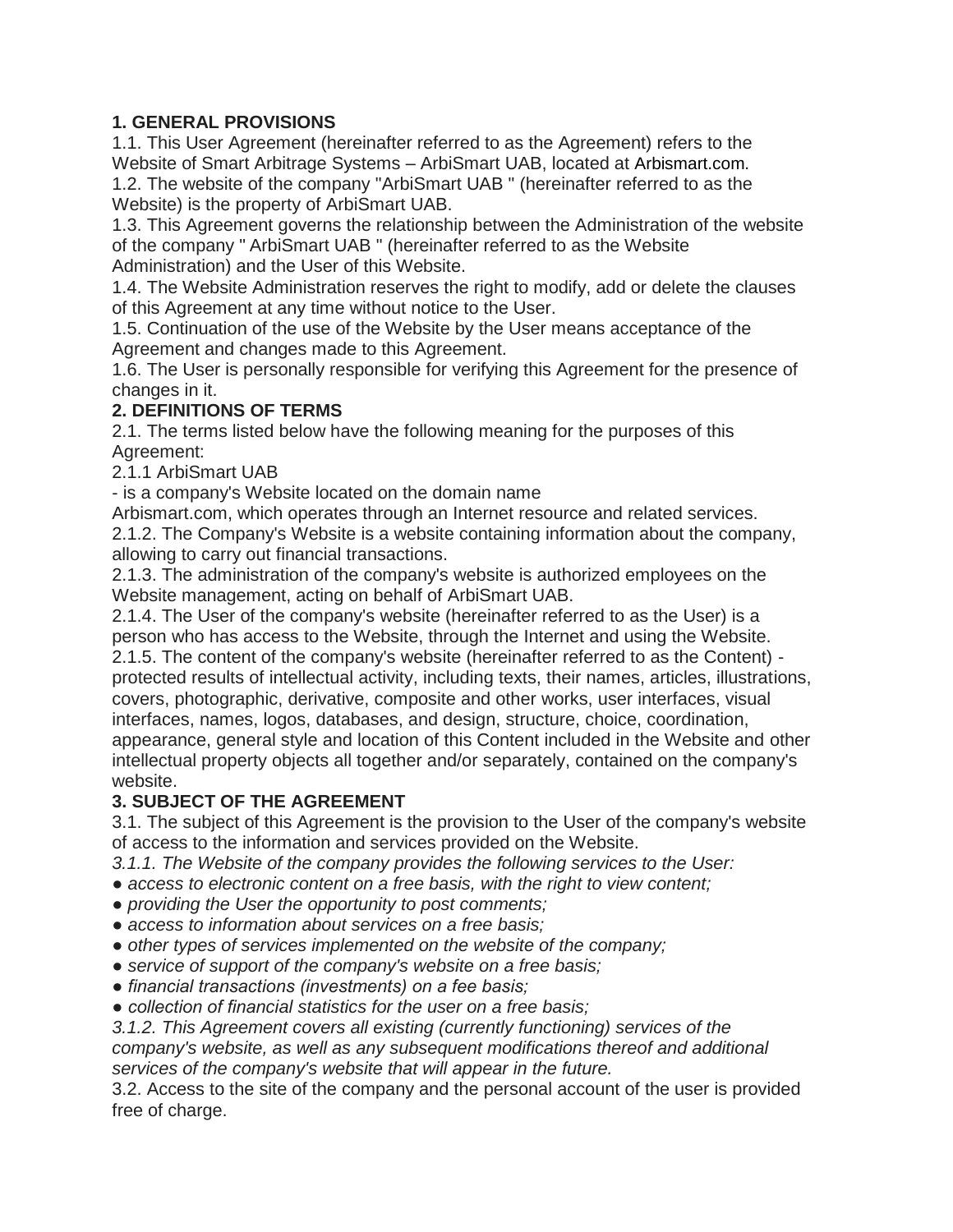3.3. This Agreement is a public offer. By accessing the Website, the User is deemed to have acceded to this Agreement.

# **4. RIGHTS AND OBLIGATIONS OF THE PARTIES**

### **4.1. The Website Administration has the right to:**

4.1.1. Change the rules of using the Website, and modify the content of this Website. Changes come into effect from the moment of publication the new edition of this Agreement on the Website.

4.1.2. Restrict access to the Website in case of violation of the terms of this Agreement by the User.

4.1.3. Use personal data in order to provide the User with special offers, information on financial transactions, newsletters and other information on behalf of the company's website, by means of e-mails and SMS.

### **4.2. The User has the right to:**

4.2.1. Get access to the use of the Website after compliance with registration requirements. 4.2.2. Use all the available services on the Website.

4.2.3. Ask any questions relating to the services of the company's website technical support.

4.2.4. Refuse to receive special offers, information on financial transactions, newsletters and other information on behalf of the company's website, by means of e-mails and SMS.

## **4.3. The User of the Website is obliged to:**

4.3.1. Provide additional information, which is directly related to the services provided by this Website, upon the request of the Website Administration.

4.3.2. Observe the property and non-property rights of authors and other right holders when using the Website.

4.3.3. Do not take actions that can be considered as violating the normal operation of the Website.

4.3.4. Do not distribute with the use of the Website any confidential and protected information about individuals or legal entities.

4.3.5. Avoid any actions that could result in breach of confidentiality of information. 4.3.6. Do not use the Website to disseminate information of an advertising nature, except as agreed with the Website Administration.

4.3.7. Do not use the services of the company's website in order to:

4.3.7. 1. upload content that is illegal, violates any rights of third parties, promote violence, cruelty, hatred, and (or) discrimination on racial, ethnic, gender, religious, social discrimination, contains inaccurate information and (or) insults to specific individuals, organizations, authorities.

4.3.7. 2. inducement to commit unlawful acts, as well as assistance to persons whose actions are aimed at violating legislative restrictions and prohibitions.

4.3.7. 3. violation of the rights of minors and (or) causing them harm in any form.

4.3.7. 4. infringement of minority rights.

4.3.7. 5. representing yourself for another person or representative of the organization and (or) the community without sufficient rights, including for the employees of the company.

4.3.7. 6. misleading about the properties and characteristics of any of the services provided by the company's website.

4.3.7. 7. incorrect comparison of services, as well as the formation of a negative attitude towards persons (not) using certain services, or condemnation of such persons.

4.3.8. Provide the requested information according to KYC and AML policies.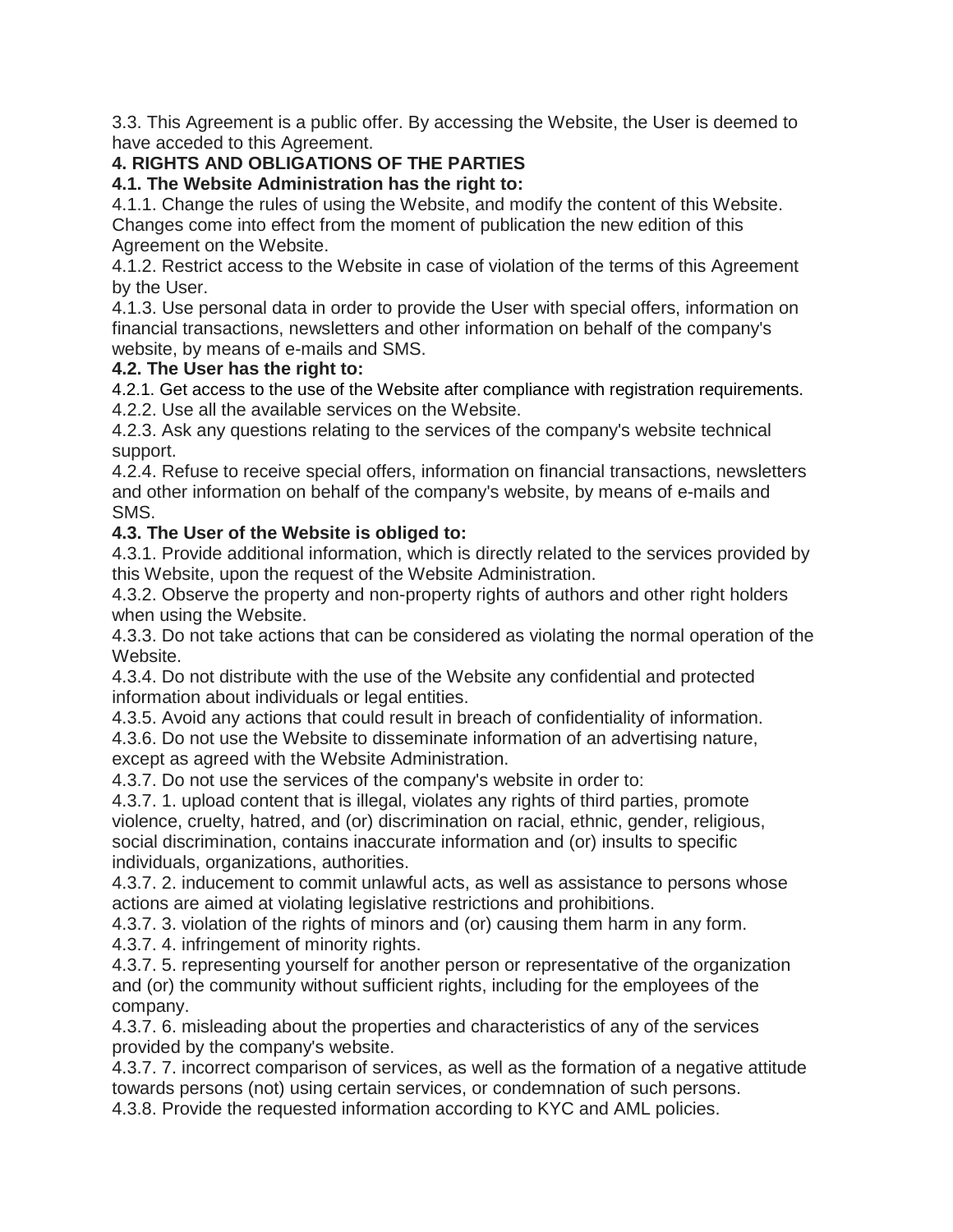### **4.4. User is not allowed to:**

4.4.1. Use any devices, programs, procedures, algorithms and methods, automatic devices or equivalent manual processes for accessing, using services, copying or tracking the content of the Company's Website;

4.4.2. Violate the proper functioning of the Website;

4.4.3. Any way bypassing the navigation structure of the Website to receive or attempt to obtain any information, documents or materials by any means that are not specifically represented by the services of this Website;

4.4.4. Unauthorized access to the functions of the Website, to any other systems or networks related to this Site, as well as to any services offered on the Website;

4.4.5. Violate the security or authentication system on the Website or in any network related to the Website.

4.4.6. Perform reverse search, track or attempt to track any information about any other Website User.

4.4.7. User can not sell RBIS tokens to a 3<sup>rd</sup> party until the token is officially listed on exchanges and announced by the company.

4.4.8. Use the Website and its contents for any purposes prohibited by law, and also incite to any illegal activity or other activity that violates the rights of the company's website or other persons.

4.4.9 Create multiple accounts from the same IP address.

4.4.10 Create multiple accounts from a different IP address.

#### **5. USING THE COMPANY WEBSITE AND SERVICES**

5.1. The Website and the Content included in the Website are owned and managed by the Website Administration.

5.2. The contents of the Website can not be copied, published, reproduced, transmitted or disseminated in any way, and placed on the global Internet without the prior written consent of the Website Administration.

5.3. The content of the Website is protected by copyright, as well as other rights related to intellectual property, and unfair competition law.

5.4. Use of the services of the company's website may require the creation of an account of the User.

5.5. The user is personally responsible for maintaining the confidentiality of the account information, including the password, as well as for all activity, without exception, which is conducted on behalf of the User of the account.

5.6. The user must promptly notify the Website Administration of unauthorized use of his account or password or any other security breach.

5.7. The Website Administration has the right to unilaterally cancel the User's account if it has not been used for more than 3 calendar months in a row without notifying the User.

5.8. This Agreement extends to all additional terms and conditions on the use of services and provision of services provided on the Website.

5.9. The user understands, agrees and accepts that by making a deposit or an investment he is purchasing RBIS tokens.

5.9.1. The user understands, agrees and accepts that RBIS tokens are listed on exchanges and can be trading there with for different prices than on the platform.

5.9.2. The user understands, agrees and accepts that RBIS tokens are not exchangeable back to FIAT currencies or to other Cyrpto-currencies on the Arbismart.com website. The tokens can be traded only on the exchanges they are listed on.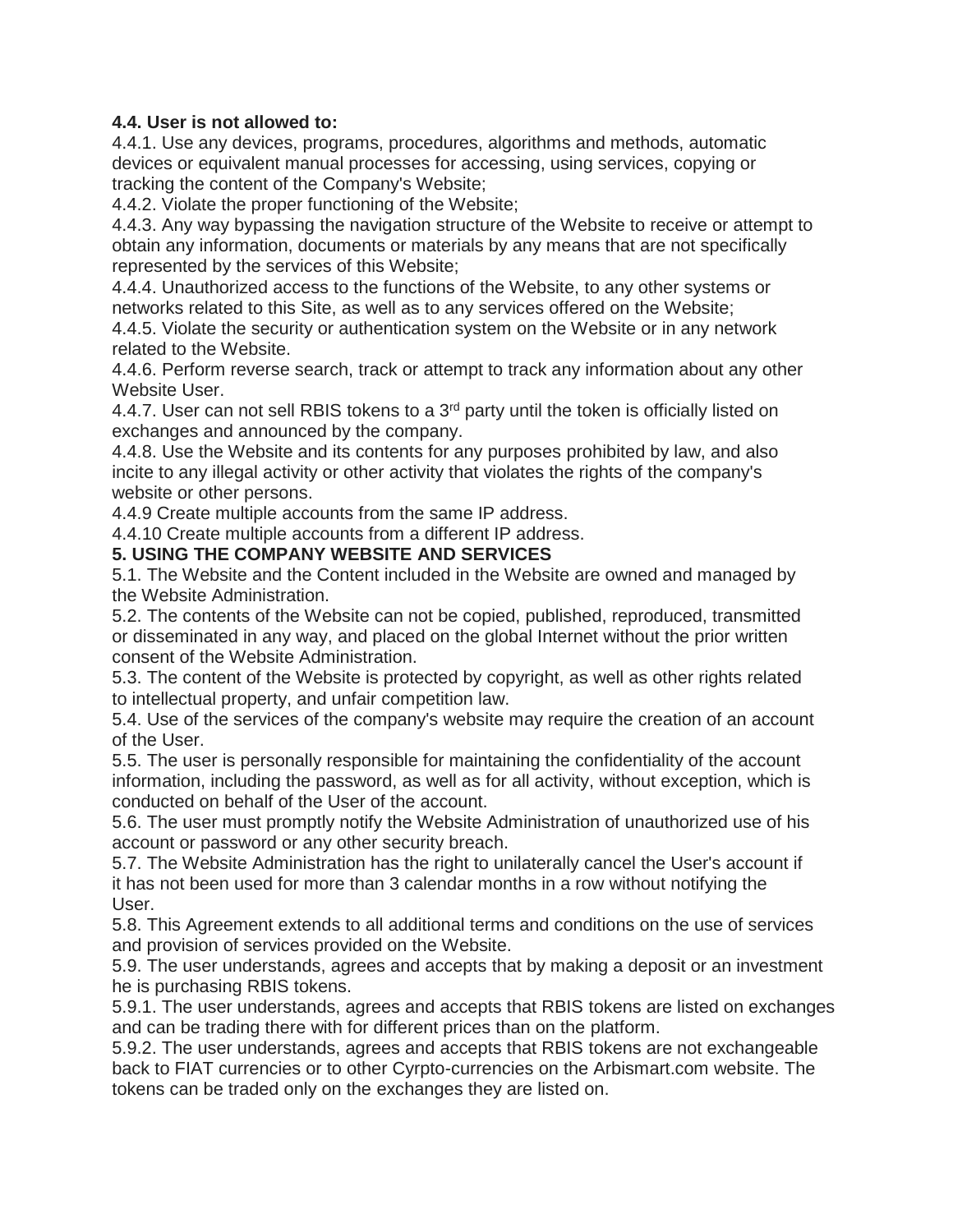5.9.3 The user understands, agrees and accepts that transferring tokens to Savings account is not reversible and is final. The tokens that are transferred to the saving account will be locked until the saving plan date expiry, and will not be subject to buy-back promotions, or money back guarantees promotions or to refunds.

5.10. Information posted on the Website should not be construed as a modification to this Agreement.

5.10.1. The user understands, agrees and accepts that there are not refunds within the first 14 days

5.11. The Website Administration has the right to make changes in the list of services of the company's website at any time without notice to the User.

5.12. The documents specified in clauses 5.10.1 to 5.10.2 of this Agreement shall be governed in the relevant part and shall apply to the use of the Website by the User. The following documents are included in this Agreement:

5.12.1. Privacy policy;

5.13.2. Terms of use

5.14. Any of the documents listed in cl. 5.10. of this Agreement may be subject to renewal. Changes come into force from the moment of their publication on the Website.

### **6. A RESPONSIBILITY**

6.1. Any losses that the User may incur in the event of willful or reckless violation of any provision of this Agreement, as well as unauthorized access to communications by another User, are not reimbursed by the Website Administration.

6.2. The Website Administration and the company are not responsible for:

6.2.1. Delays or failures in the course of an operation due to force majeure, as well as any malfunction in telecommunications, computer, electrical and other related systems. 6.2.2. The actions of transaction systems, banks, payment systems and for delays related to their work.

6.2.3. The proper operation of the Website, in the event that the User does not have the necessary technical means to use it, and also has no obligation to provide users with such means.

6.2.4. Claims made by a 3rd party regarding our services, products, system of profitability. 6.2.5. Any losses incurred due to purchase of RBIS tokens thru unauthorized sellers or merchants.

6.2.6. Any losses incurred due to purchase of RBIS tokens on the platform and selling them at lower price than purchased on the exchanges or to any 3<sup>rd</sup> party entity.

### **7. INFRINGEMENT OF THE CONDITIONS OF THE USER AGREEMENT**

7.1. The Website Administration has the right to disclose any information collected about the User of this Website if the disclosure is necessary in connection with an investigation or a complaint regarding the misuse of the Website or for identifying a User who may violate or interfere with the rights of the Website Administration or the rights of other Website Users.

7.2. The Website Administration has the right to disclose any information about the User that it deems necessary to comply with the provisions of the current legislation or court decisions, ensure compliance with the terms of this Agreement, protect the rights or security of ArbiSmart UAB, Users.

7.3. The Website Administration has the right to stop and (or) block access to the Website without the prior notification of the User if the User violated this Agreement or the terms of using the Website contained in other documents, as well as in case of termination of the Website or due to a technical problem.

7.4. The Website Administration is not liable to the User or third parties for stopping